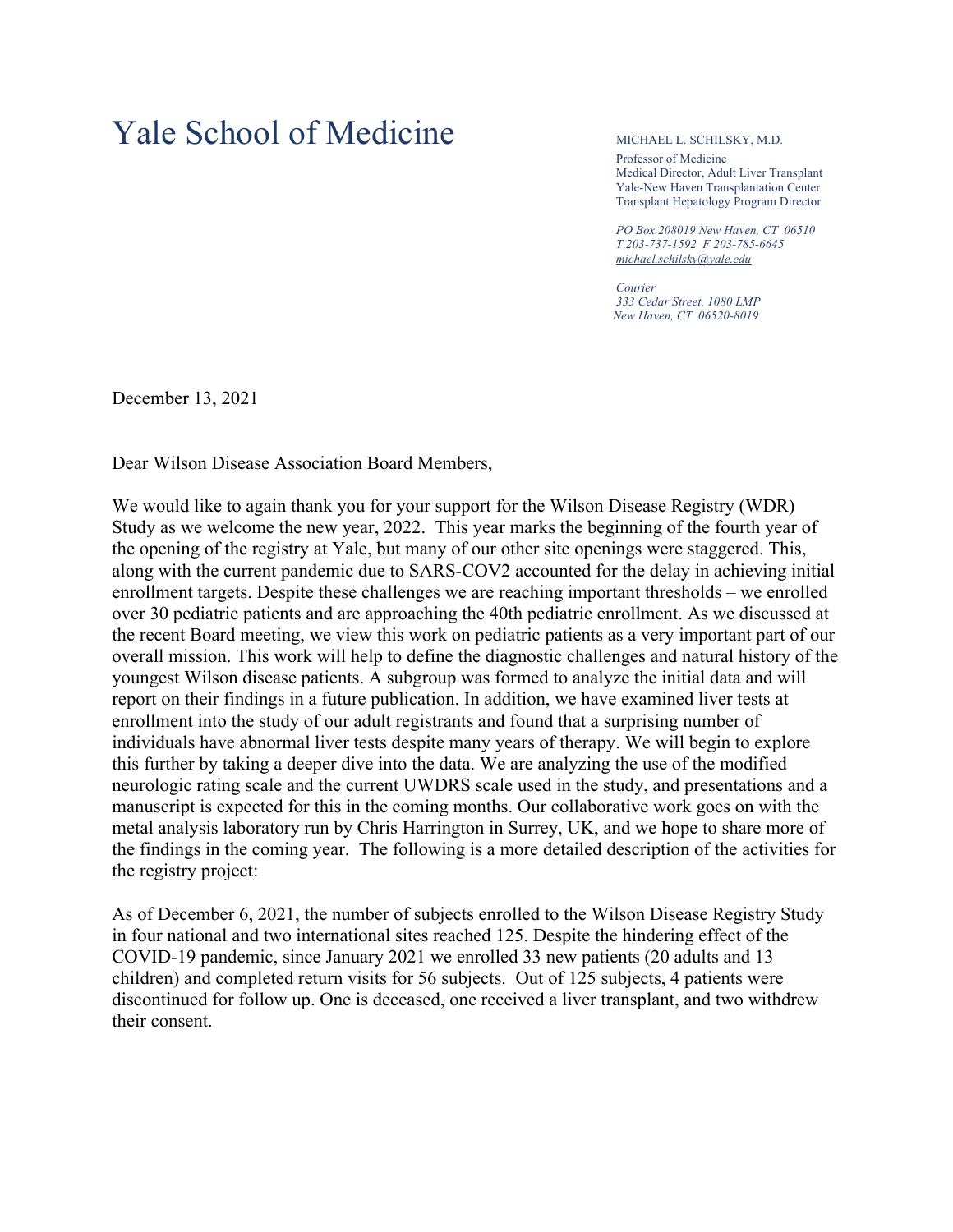

The demographic and study site locations for our registry patients are shown below:

| Gender |                                           |       |                       |         |  |  |  |
|--------|-------------------------------------------|-------|-----------------------|---------|--|--|--|
|        |                                           |       | Cumulative Cumulative |         |  |  |  |
|        | <b>GENDER</b> Frequency Percent Frequency |       |                       | Percent |  |  |  |
| Female | 59                                        | 47.20 | 59                    | 47.20   |  |  |  |
| Male   | 66                                        | 52.80 | 125                   | 100.00  |  |  |  |

|                                    | N   | Mean  | Std   | Min                | Max   |
|------------------------------------|-----|-------|-------|--------------------|-------|
| Age at On Study                    |     |       |       |                    |       |
|                                    | 125 | 30.91 | 19.05 | $\vert 0.00 \vert$ | 74.00 |
| Age of diagnosis of Wilson disease |     |       |       |                    |       |
|                                    | 122 | 16.48 | 12.37 | $\vert 0.00 \vert$ | 64.00 |
| Leipzig Score                      |     |       |       |                    |       |
|                                    | 121 | 6.78  | 2.95  | 0.00               | 13.00 |

\*(Leipzig Score > 4 is criteria for diagnosis of Wilson disease and study entry. )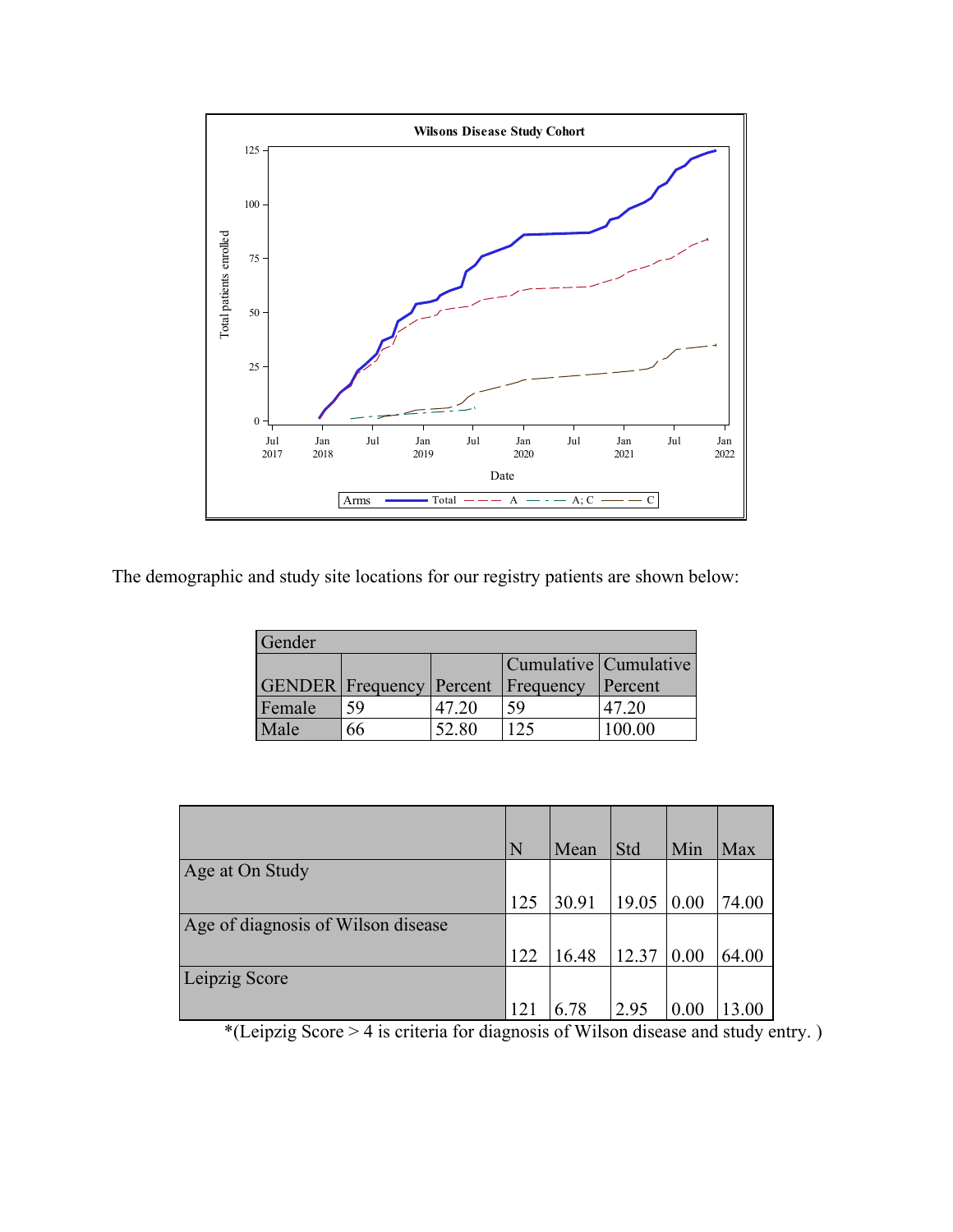| <b>Study Site</b>                              |                |         |           |                       |  |
|------------------------------------------------|----------------|---------|-----------|-----------------------|--|
|                                                |                |         |           | Cumulative Cumulative |  |
| <b>STUDY SITE</b>                              | Frequency      | Percent | Frequency | Percent               |  |
| Baylor College of Medicine                     |                | 8.80    |           | 8.80                  |  |
| Florida Hospital                               | 12             | 9.60    | 23        | 18.40                 |  |
| Heidelberg University Hospital, Germany        | 10             | 8.00    | 33        | 26.40                 |  |
| Seattle Children's Hospital Research Institute | $\overline{2}$ | 1.60    | 35        | 28.00                 |  |
| University of Surrey                           |                | 4.00    | 40        | 32.00                 |  |
| <b>Yale University</b>                         | 85             | 68.00   | 125       | 100.00                |  |

The return rate among our study participants remains excellent, however there were disruptions in follow-up due to COVID-19 restrictions in access to the study sites. The table below shows the number of follow up visits per pediatric (C) and adult (A) study subjects stratified by their time (months) following enrollment (12, 24 and 36 months). Those marked A;C began as pediatric and transitioned to adult subjects.

| Table of LAST VISIT by ARMS |               |      |               |       |  |
|-----------------------------|---------------|------|---------------|-------|--|
| Last Visit                  | Arms          |      |               |       |  |
| Frequency                   | A             | A; C | $\mathcal{C}$ | Total |  |
| <b>EOS</b>                  | 2             |      |               | 2     |  |
| Enrollment                  | 26            |      | 18            | 44    |  |
| M12                         | 13            | 2    |               | 22    |  |
| M <sub>24</sub>             | 13            | 2    |               | 22    |  |
| M36                         | 30            | っ    |               | 35    |  |
| Total                       | $Q_{\Lambda}$ |      | 35            | 125   |  |

Shown are the numbers of patients removed from the study, and these number 4 (3.2%).

| Table of CURRENT STATUS by ARMS |      |      |    |       |  |
|---------------------------------|------|------|----|-------|--|
| <b>Current Status</b>           | Arms |      |    |       |  |
| Frequency                       |      | A; C |    | Total |  |
| <b>EXPIRED</b>                  |      |      |    |       |  |
| <b>OFF STUDY</b>                |      |      |    |       |  |
| <b>ON STUDY</b>                 |      |      | 35 | 121   |  |
| Total                           |      |      |    |       |  |

Serum copper analysis: Dr. Harrington's group recently developed an approach for the determination of the main copper protein, ceruloplasmin, which uses a separation method joined to a measurement instrument. In the publication, we highlight a new, dependable indicator, for the clinical management of Wilson disease, the 'accurate non-ceruloplasmin bound copper' concentration. We think this will help clinicians in the diagnosis and treatment of patients, and it is also scheduled to be used in some clinical trials of new drug treatments. The manuscript on their work is in preparation and will be submitted to will be submitted early next year to Clinical Chemistry.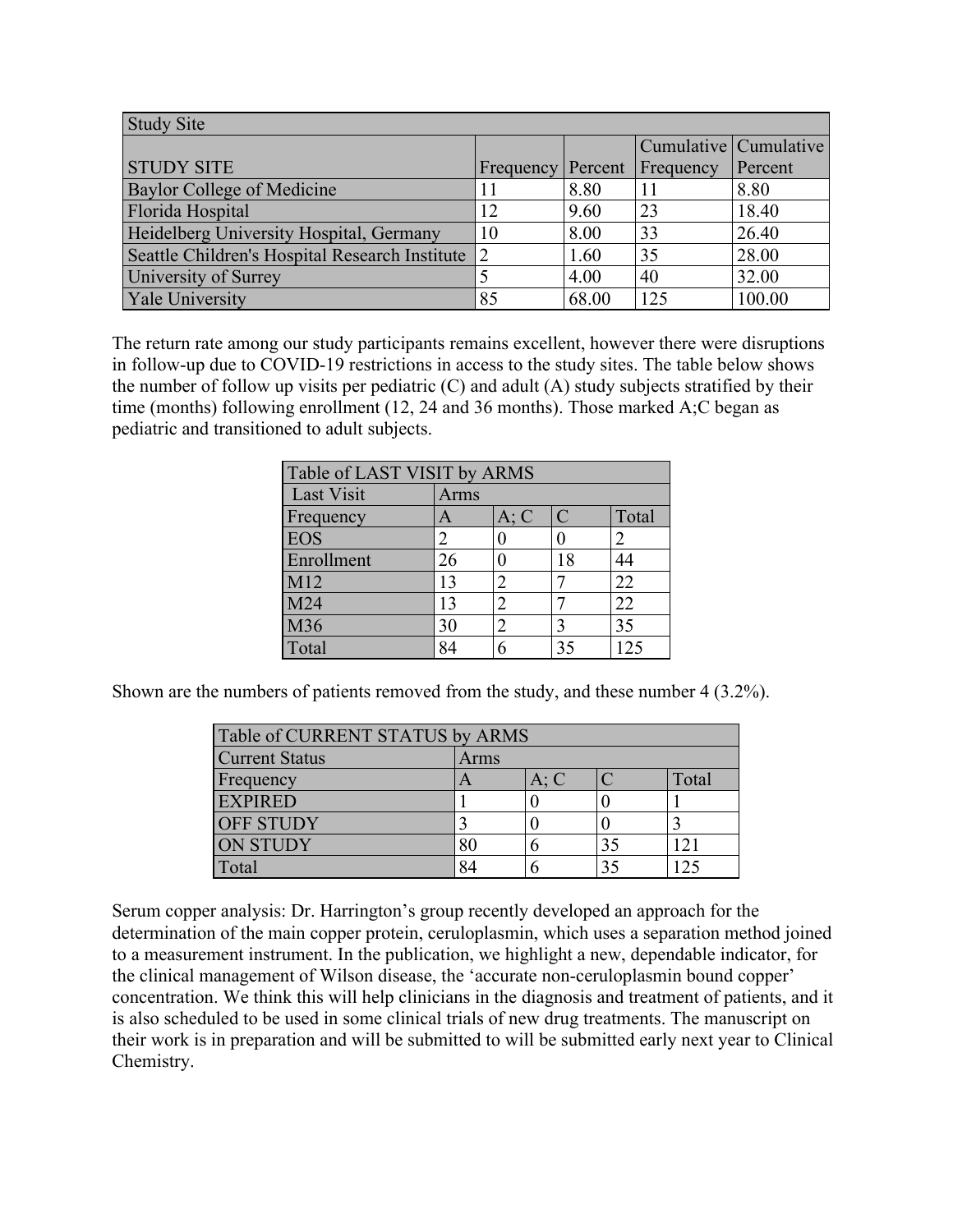ATP7B mutation analysis: We are continuing to make sure that all of our patients have analysis for ATP7B mutations. This will be helpful in our analysis of use of the Leipzig criteria for diagnosis and allows correlation with patient phenotype in the future.

Cirrhosis assessments: As a part of our efforts to develop a more standardized patient evaluation, we created a cirrhosis assessment form that is to be completed by site investigators based on study participants data at the time of their enrollment visit. We have completed cirrhosis assessments for 121 study subjects and are using this to aid data analysis.

Pathology review of the available biopsy specimens: We created a detailed pathology review form that included an in depth and systematic assessment of available study subject liver biopsy specimens. Initially, we used this form to evaluate 5 liver biopsy samples available at the Yale Pathology repository. Currently, we are exploring how to access available samples from other study participants and complete a uniform assessment by our pathologist at Yale, Dr. Ilke Nalbantoglu. We are currently expanding access to this assessment to enrollees at all external sites.

Neurology: modified UWDRS: As a part of the patient evaluation in the study, we video record their neurologic examinations. Twenty-two of these video recordings were shared (after additional consent was obtained) for review and application of the UWDRS and modified UWDRS score by six expert neurologists across the globe in a blinded fashion. Analysis of their assessments will help to develop a more accurate neurological assessment tool for WD. This work in progress is being led by Dr. Amar Patel at Yale.

Pediatric: We enrolled 41 pediatric patients. The age at enrollment varied between 4 months to 17 years. Six of these study subjects reached age 18, their age of consent, and transitioned from the pediatric to the adult cohort. The Pediatric writing group to report on data from this unique cohort had its first meeting on December 6th and will be coordinating their data needs with our statistician at Yale.

Pregnancy: Three patients in the registry became pregnant, and hopefully will be able to report on their outcomes in the near future.

Age 65+: We have 5 patients enrolled at age 65 or older (an additional 4 reached age 65 while in the study).

Scientific Collaboration(s)

Our specimens continue to be used for studies by the Harrington laboratory in Surrey, UK and by the Hahn laboratory in Seattle Children's for ongoing work.

Specimens from the serum repository were sent for study to Clavia Ruth Wooton-Kee, Ph.D., Assistant Professor of Pediatrics-Nutrition, Molecular and Cellular Biology at the Baylor College of Medicine who is studying the protein GDF-15 as a marker of inflammation.

National and international presentation of data from the registry

Our investigators presented our findings at national and international conferences in Europe and the US. Dr. Schilsky presented data on the registry enrollment at a virtual meeting of the British